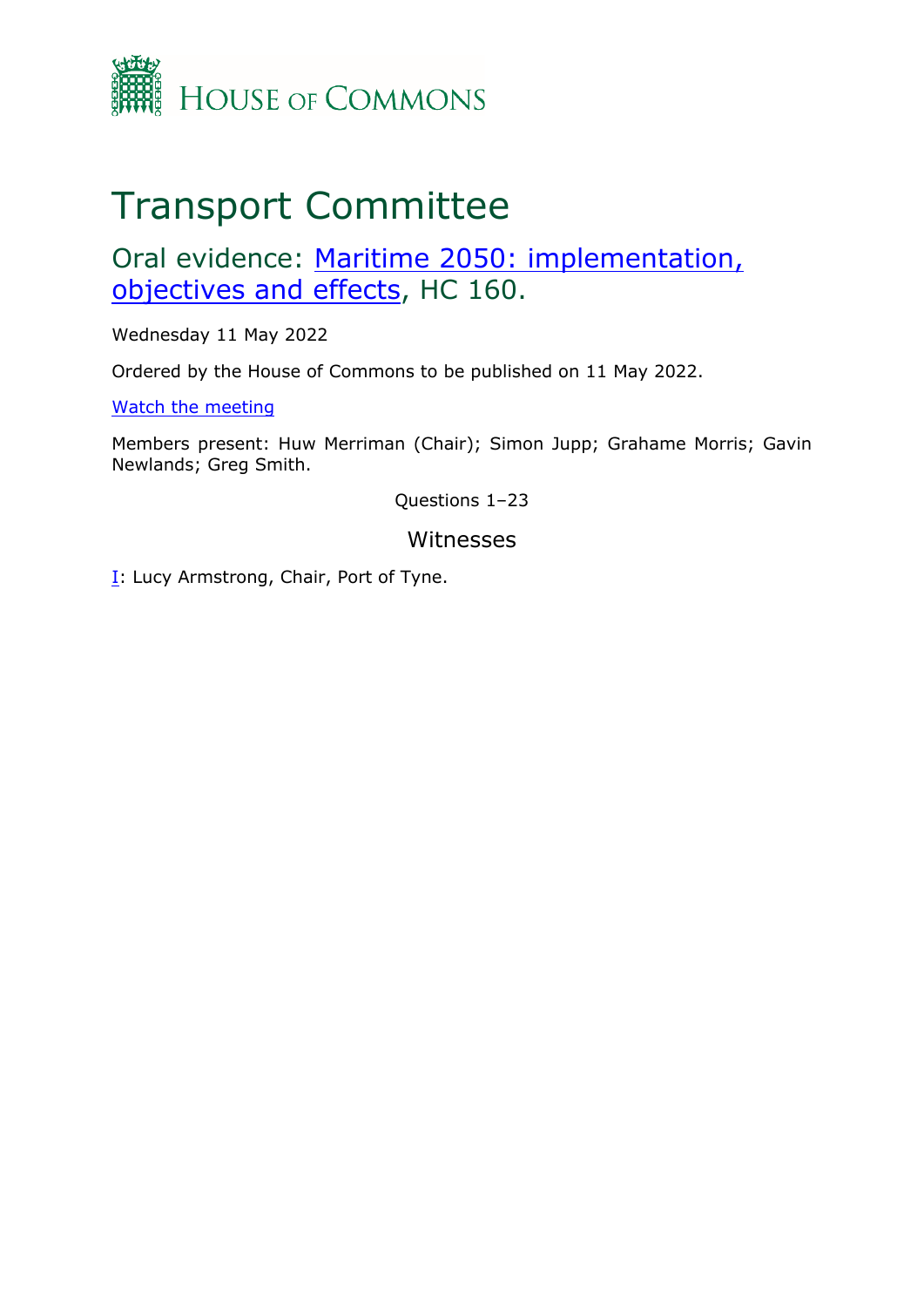

## <span id="page-1-0"></span>Examination of witness

Witness: Lucy Armstrong.

Q1 **Chair:** This is the Transport Select Committee's new inquiry on Maritime 2050, which is the national strategy for maritime growth developed in collaboration between Government and industry. It is the first long-term strategy for the UK's maritime industries. There are seven key themes in Maritime 2050. We will cover four of them in today's session: UK competitive advantage, the environment, infrastructure and trade. That leaves us with three themes for next time: technology, people and security.

This morning we have three panels. We will be hearing from the shippers and from the ports, and I will ask our first witness to introduce herself to the Committee.

*Lucy Armstrong:* I am Lucy Armstrong. I am chair of the port of Tyne, but I am here today because I was a member of the expert panel for the original Maritime 2050 work. The role of the panel, essentially, was to act as challenge and support, with 360° perspectives from shippers, insurers and bankers—a whole range of people involved in the maritime industry to help Government to think through how they would set a multi-decade framework and guidance for the whole industry in order to take advantage of the big global trends that are going to influence maritime over the next 30 years, out to 2050. My role was to be a part of the challenge and support as they developed that framework.

Q2 **Chair:** Brilliant. A very good morning to you, Lucy. Thank you for being with us.

In the 30 minutes that we have with you, we are rather hoping that you can open up and help and guide us as to where we as a Committee should be looking in the recommendations that we will ultimately make to Government on Maritime 2050. Despite the fact that *Hansard* will be recording everything, we hope that you will spill the beans and give us lots of ideas. By way of an opener, do you think that the Maritime 2050 document adequately reflects the sector's challenges and aspirations and will really deliver for the industry?

*Lucy Armstrong:* I think it absolutely does. The reason for that is that the framework starts by looking at global macro-trends: demographic changes, with the weight of population and the weight of economic power towards Asia; the digitisation of the world; the move towards net zero and carbon reduction; climate change; and changing patterns in trade, with the Arctic opening up as a new trade route that halves the distance between China and western Europe. The report absolutely starts in the right place by looking at those huge changes that are taking place in the globe. It then looks at how Britain, as a whole and as a maritime sector, responds to and capitalises on them. It provides a framework. It is all about guidance on how you navigate those major step changes over decades.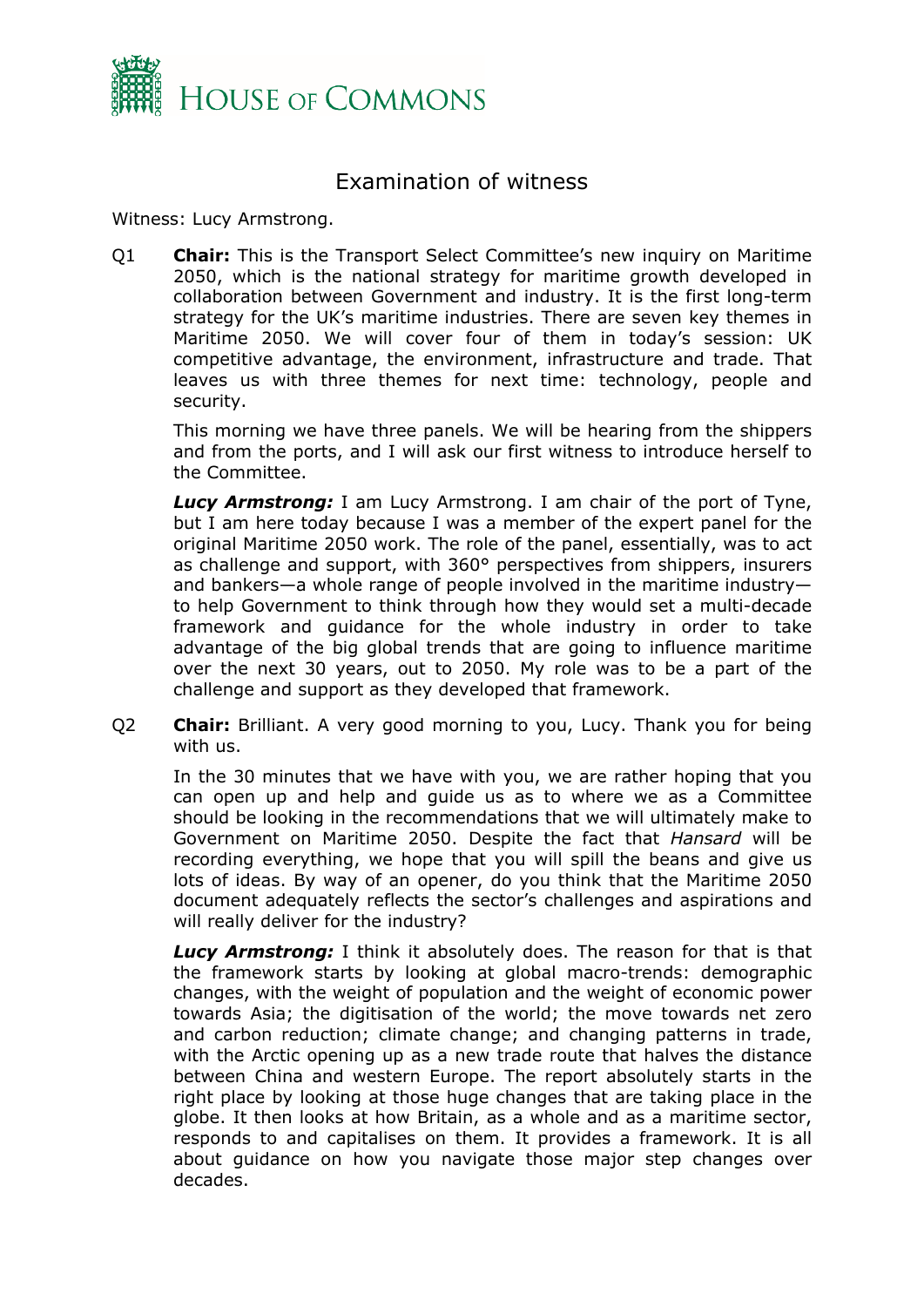

Let me give you an example. If ammonia or hydrogen-powered ships evolve in the next 20 to 30 years, it means that Government regulation around those fuels also needs to evolve over that time period. It means that infrastructure in the port of Tyne needs to evolve in order to accommodate those kinds of ships. It means that the training of the staff who are running those ships needs to evolve. We need 10-year-olds now to be learning and thinking about problem solving and competencies for running those ships, running those ports, devising that regulation and putting the insurance and banking in place in 20 to 30 years' time. The idea of a framework is absolutely core and to be applauded because it will transcend short-term blips and Government election cycles and put us, as a whole industry and a whole nation, best placed to be successful.

Q3 **Chair:** That is a look forward, which is great for long-term strategy, but can you tell us about some of the current challenges that are facing your port and the industry and that need to be dealt with in conjunction with looking as far ahead as 2050?

**Lucy Armstrong:** The important thing is that the two are actually symbiotic and need to be done simultaneously. Let me give you an example. About 40% of the UK's tea comes through the port of Tyne. All of us are sitting here with a cup of tea this morning. The chances are that some of it has come from us. Within two or three months, our graduates devised a project to make the warehouse for that carbon-neutral. The whole supply chain for tea is not yet carbon-neutral, but will become so over time.

My challenge, and that of my colleagues, at the port of Tyne is not just what we do, but how we help our customers become carbon-neutral. You do not do that immediately, but you have to take steps within a framework. It is very hard to take those initial small steps unless you have some sense of purpose and direction in the bigger picture. I would say that there is interplay between the two—the policy level and the case level, if you like. You are constantly adjusting your short-term decision making to your long-term decision making.

The fact that we have a graduate scheme at the port of Tyne for the first time is another example. Those people are adding value now, not just for what we do today and to enhance our performance today, but for what we will look like in 20 or 30 years' time, when I will need more software engineers in the port than I will need crane drivers. We need to be training flexible, adaptable, bright people who are 10 and 15 now, in school and college, for where we need to be as the huge step changes that you have mentioned around the environment and infrastructure take place.

Q4 **Chair:** You are a private industry. It is the Government's maritime strategy, albeit in conjunction with the industry. We are all aware of the law of unintended consequences, where the Government and Parliament intervene to be helpful but can sometimes be unhelpful, with unforeseen consequences. Do you have any concerns about the Government role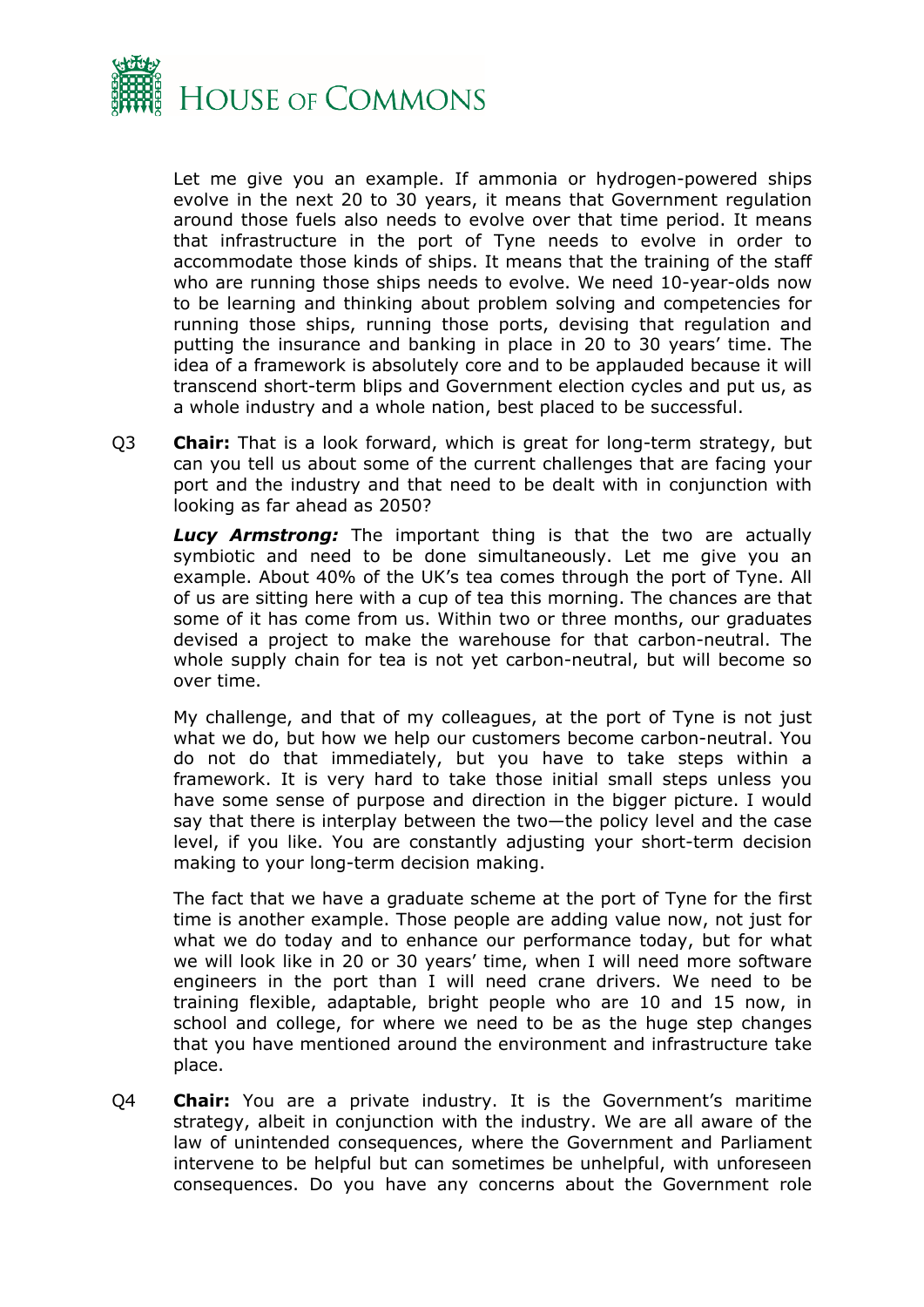

here? Is the balance right between what the Government can do and what the industry should be doing, it being a private industry?

**Lucy Armstrong:** I will correct you on one thing. The ports industry is a mixture of private and public.

Q5 **Chair:** You are right.

*Lucy Armstrong:* The port of Tyne is actually a trust port.

Q6 **Chair:** Yes. I think of you as a sector that is private rather than public.

*Lucy Armstrong:* We are commercial. That is the best way to put it. We invest our profits.

The key thing is that this framework helps to guide Government on where they do or do not intervene. When I looked through the strategy again, I reckoned that at least nine Government Departments were involved in some way, shape or form in influencing Maritime 2050 and the aspirations and goals.

When I looked quickly at the Queen's Speech yesterday, I identified three Bills straight away that will impact me at the port of Tyne. One is the digital trade documentation Bill, which is from the Department for International Trade. One is out of DCMS, around 5G. We are putting a 5G network into the port of Tyne at the moment to help our customers with blockchain and digital. The third is around ensuring high-quality staff, well paid and with good employment contracts. Those three, which you might think of as short-term initiatives and Government intervening, sit within the framework. They enable me, as the chair of the port, and my leadership team to continue to think in terms of decades because they sit within the framework.

Q7 **Chair:** You bring us on to another good point there. As you say, there are lots of other Departments involved. Their policies and legislation can impact your industry. The Department for Transport is the link that is responsible for the industry. How is the Department for Transport ensuring that the rest of Government delivers policies that are consistent with the aims of Maritime 2050?

*Lucy Armstrong:* My hope is simply the fact that they commissioned Maritime 2050 and constantly talk about it. A good example is around current electricity and fuel prices. Whether you are in Paisley, Stockport or Brentford—wherever your constituency is—one in eight of your lights is a result of fuel that comes through the port of Tyne. It is similar for the port of Liverpool. That is a current important issue for a number of Government Departments, not just for the Department for Transport. What I have seen the Department for Transport do is liaise across the governmental silos in order to remain consistent so that we keep the lights on. That was absolutely evident through Covid, and continues to be.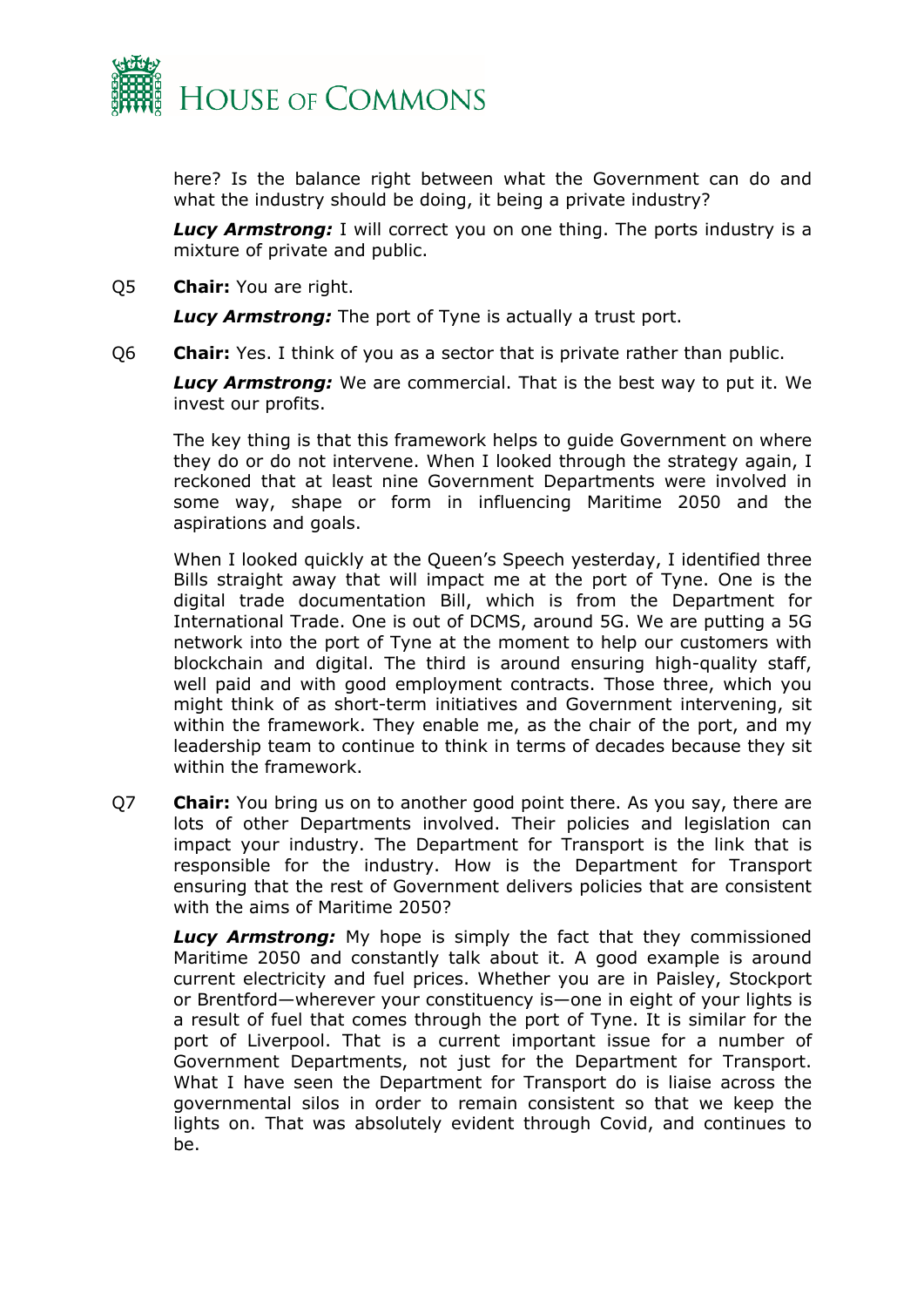

Again, I see that this framework helps everybody. It helps civil servants. It helps politicians. It helps businesses. I hope it helps the citizen see the sense of direction and purpose. It has the seven themes you talked about: trade, competitive advantage and infrastructure, as well as the important themes of technology, security and people. It enables all of us, irrespective of our role in the sector, to move broadly in the same direction, irrespective of what happens in the outside world.

**Chair:** I listed the seven themes. You have just touched on them as well. How were those seven themes agreed? It looks like it is allencompassing. Is it all-singing, all-dancing? Are there any that are missed off? I cannot think of any. Are there too many? Is it too broad? Is it too ambitious?

*Lucy Armstrong:* I describe this as a call to action, not an action plan. It is really important for everybody, whether you are a shipbroker, a financier, an insurance person, someone who runs a port or someone who runs a shipping line, to see this as a framework within which you make your own strategic plan, make your own decisions, allocate resources and so forth.

Again, I can give you a good example. I will be selfish. Our vision at the port of Tyne, Tyne 2050, is absolutely modelled on the seven themes, to reflect how we are doing it. We found it a really useful skeleton, or scaffolding, on which to build our own business plan. It also enables us to talk to other players in the marketplace—whether shipping lines, agents or insurers—about where we are going, and over the long time period, because we are talking decades.

I think that there are the right number of themes. It is comprehensive, but it is high level and it is guidance. It is not a business plan. It is a call to action, with broad themes and some illustrative, important, early-stage recommendations, and then longer and more diffuse recommendations as we move through time. I see it evolving and reiterating. I hope that your review will be part of that process.

Q8 **Grahame Morris:** Good morning, Lucy. I was very interested in what you were saying and in the example that you gave of the graduate training centre. You gave the particular example of tea imports and the efforts of the students to make those net zero.

We will look at the theme of people a little later in the inquiry, but, as you mentioned it, I wonder whether I can put this to you. You gave a good example there. My understanding is that the 2050 strategy commits only to provide seafarers working on the UK continental shelf with protection under the terms of the national minimum wage. That includes crews working in the offshore oil and gas sector. At the time, that was broadly welcomed, but it has since emerged that this basic protection does not include seafarers working in offshore wind and other renewable sectors—servicing the turbines and so on. How can we uphold Maritime 2050's clean maritime growth agenda if seafarers in the offshore supply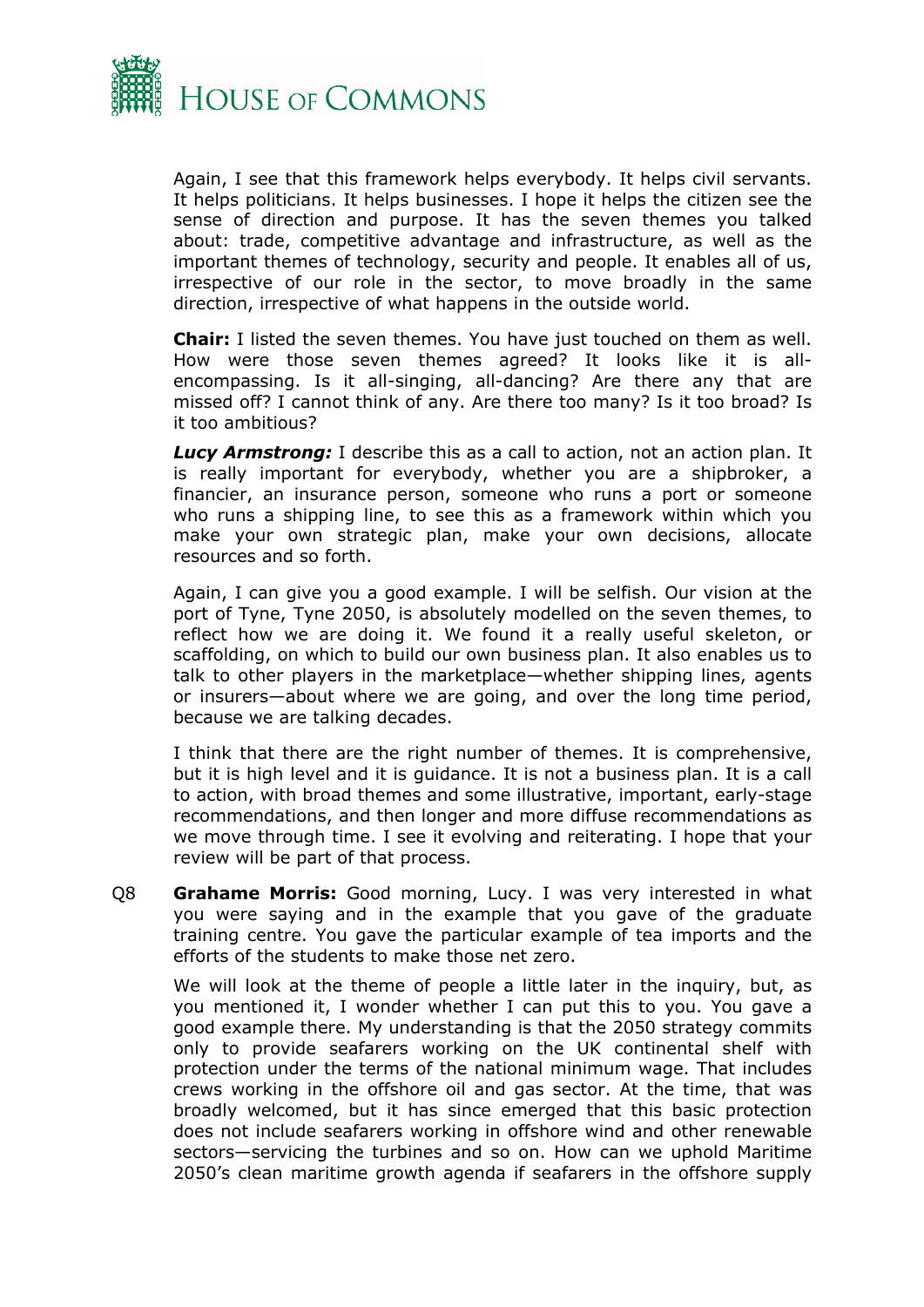

chain continue to be flown in from around the world? How will we deliver on the zero target and develop our offshore wind capacity if the people manning those vessels are coming in from the far east, the Indian subcontinent and so on?

**Lucy Armstrong:** You illustrate eloquently the reason why there are the seven themes in the framework. In order to achieve the net zero target, you need high-quality people. What 2050 talks about is the need to develop high-quality, well-paid roles, some of which we will not even have envisaged yet, that will be 20 or 30 years out, and for the UK to be positioned firmly as a high-quality, high-wage economy, with people who are attracted to going into the industry. That is why it is an issue as much for the Department for Education as it is for the Department for Transport and for DEFRA. That is why the themes all link together. It all has to be seen as part of making Britain advantageous and the place of choice, because you could build your offshore wind farms using Norwegian or Dutch resources. All these things need to come together in order for the UK to compete well and to win in that space.

Q9 **Grahame Morris:** You mentioned the training centre. The Committee is hoping to visit a port as part of this inquiry.

**Lucy Armstrong:** You are more than welcome to come to the port of Tyne. It is not far for you and me.

Q10 **Grahame Morris:** It would be an easy one for me, but it is very kind of you to make the offer.

Is the training facility that you mentioned providing training just for your immediate needs in the port of Tyne or supporting the industry more broadly in the objectives of the strategy?

*Lucy Armstrong:* Maritime 2050 talks very clearly about needing a maritime innovation hub. It just so happens that, before this, the port of Tyne had launched its own innovation hub, alongside a number of global ports, global shipping businesses, local universities and international universities and partners. We have readily accepted being the host for the national centre.

The innovation hub is up and running. It runs sprints. It runs project management training, not just for the port of Tyne but for businesses in the north-east, global businesses. We belong to something called Connected Ports, alongside Los Angeles, Rotterdam, Hamburg and a number of others, where we share data. Blockchain and data are how ports add value to their customers' supply chain. It is not what we actually do at the port; it is what we do at the port that helps them upstream or downstream.

I will give you another example for us, which speaks to your point about infrastructure. Recently on the A19, a local dual carriageway in the northeast, a roundabout was taken out and a flyover put in. That was two years of disruption for you and me—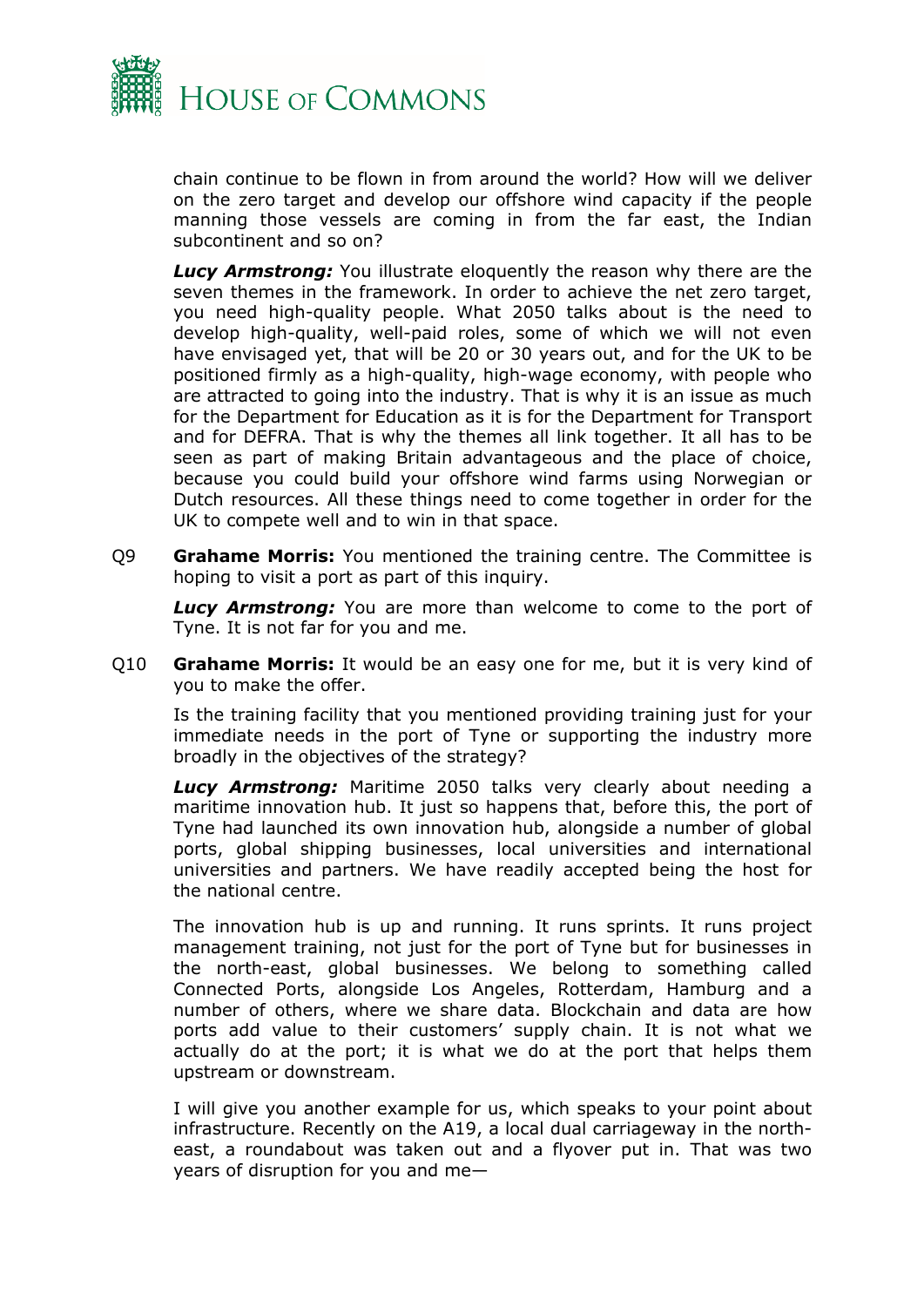

**Grahame Morris:** Testo's roundabout.

*Lucy Armstrong:* Testo's roundabout. That takes five minutes off the journey from Nissan to the port of Tyne, an improvement of over 20% in the time cars move to the port or components move to the plant. That 20% advantage—that connectivity of the road with the port—will remain for the next 20 or 30 years. The road is already there, so in 10 or 15 years' time, when autonomous cars are driving themselves to the port at 4 in the morning, when there is no other traffic, Nissan will get even more advantages. The road needs to go now. It needs to join the port now. That is why that work is being done now. It is a lovely example of why this framework straddles whole areas of infrastructure and economic activity, for long-term advantage for British-based businesses.

Q11 **Grahame Morris:** How will we measure success? It is a fairly complex and wide-ranging strategy, with seven themes and so on. That is a good example of a metric that could be used. How will we measure the success of 2050 over time and identify areas of weakness where the strategy may need to be modified?

*Lucy Armstrong:* In the summary, on page 9, there is some stuff around GDP and economic output. There are a number of baseline statistics throughout the report on where we are starting from. They may prove to be the wrong statistics long term, but they are about things like the amount of diversity in the workforce. What is the gender balance? What is the race balance? What is the age balance? One of the biggest challenges is the age of the workforce in this sector. Most of them will not be in the workforce in 30 years' time, so we have to attract new ones.

There are a number of metrics already in the report that I would say are baseline. Individual organisations will set their own. I would expect Committees such as this and the Department to review the appropriate uplift in targets and objectives as we go. Ultimately, it has to be that we create more jobs and more tax take and achieve more economic growth and environmental goals by pursuing a high-quality, long-term maritime agenda.

**Grahame Morris:** Thank you very much.

Q12 **Simon Jupp:** Good morning, Lucy. Thanks very much for joining us this morning.

Obviously, you have grand plans. I am pleased to hear that the infrastructure surrounding the port has been improved recently. Over the last two years, of course, we had a seismic shock in our economy, with Covid-19. I want to reflect on some of the challenges that you have had with that, not least as regards the workforce. You mentioned that some of the people currently working there will not be there in 30 years' time. There are other challenges with recruitment and everything else. How has that changed over the last two years? We know that in other sectors—for example, aviation—we have seen a huge shrinkage in the number of people working. Even in unrelated sectors, such as hospitality, we have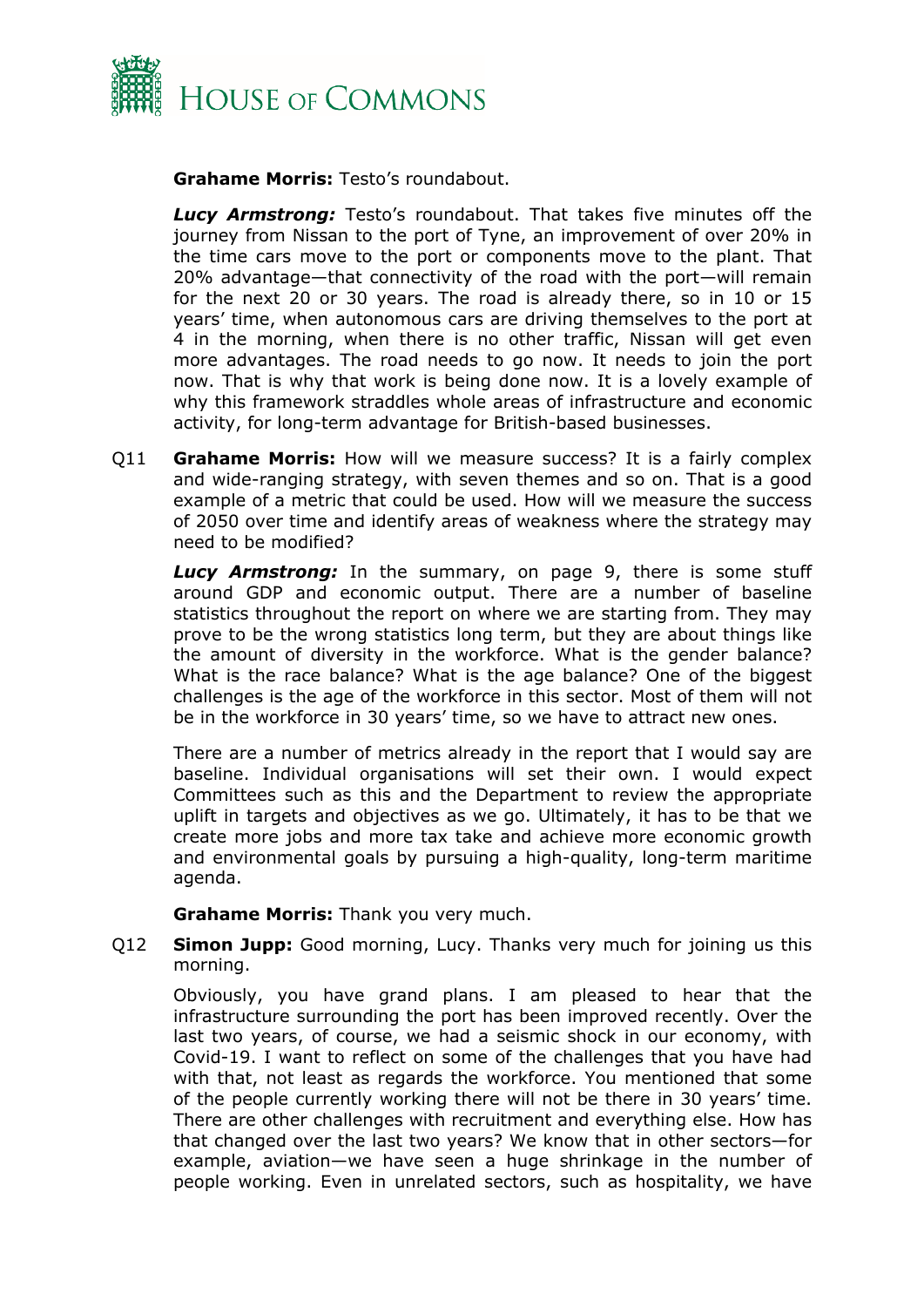

seen problems. What is your take on the impact of Covid-19 where you work?

*Lucy Armstrong:* In terms of the Maritime 2050 strategy and the framework, it is all about what we will need in the future and how we adapt our existing workforces. For example, the skills of insurance brokers or shipbrokers will need to change just as much as, if not more than, those of some of my colleagues on the quayside in the port.

I am pretty confident that in 2050 95% of the world's stuff—everything in this room, everything that we are wearing and everything that we are consuming—will still move by ship. We will still have cranes. We will probably still have containers. I guess that insurance could well be blockchain, so the need for maritime insurers to be software experts is probably more accelerated than some of the change that I might experience with my colleagues in the port. I said earlier that I anticipate having more software engineers and software specialists in the port than crane drivers in 30 years' time. Data will be absolutely central to how all those organisations work because of the complex nature of how the supply chains fit together.

Q13 **Simon Jupp:** Crucially, you had to keep going throughout the pandemic—

*Lucy Armstrong:* We did.

Q14 **Simon Jupp:** Because people still need stuff.

*Lucy Armstrong:* We do.

Q15 **Simon Jupp:** How was that? How were you able to deal with the challenges of social distancing, for example, and all the restrictions? What did they bring to you? How did you overcome them to make sure that we got our stuff?

*Lucy Armstrong:* At the port of Tyne we have 300 colleagues. We split the port in two. We had a red team and a blue team. It was not political, just a red team and a blue team. Both of those teams could run the port. Anyone who could work from home worked from home, but those two teams ran the port. Within those teams, nobody was in a group bigger than three, so that if anybody got Covid we could isolate the teams. We kept one in eight of the UK's lights on all the way through. You all had cups of tea all the way through. We kept going.

Our biggest vulnerability, frankly, was our pilot boats—getting the ships up and down the river—because you have to be a specialist driver to drive and navigate the River Tyne. That was our biggest source of vulnerability, but we remained open completely. We learnt a huge amount about how that operation worked and we have changed as a result. In terms of communications with our customers, we have put in a project called Customer First to provide much more communication with people such as Drax and Lynemouth power stations, and much more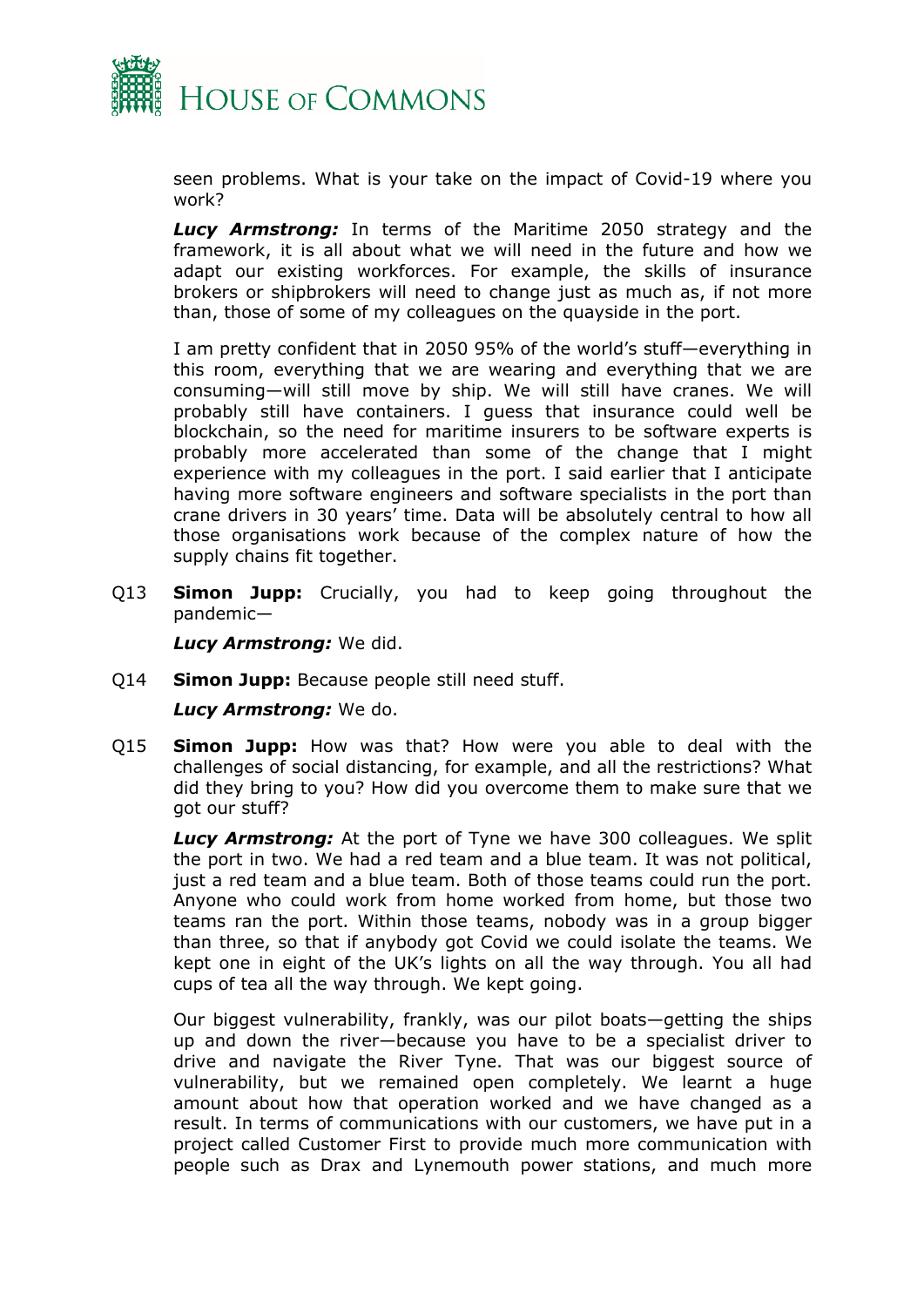

flexibility, on their part and on ours, about when product goes to them and comes to us, in order to keep a consistent flow of electricity to the UK all the way through the crisis. We are carrying that on. We have learnt a lot.

It was challenging emotionally for everybody. Personally, I did not set foot in the place, other than to walk into an empty room to sign documents. I did not see anyone in real life for 18 months. I found that hugely frustrating. On Good Friday this year, I spent the whole day walking around the port for the first time in almost two years. I was a very happy girl.

Q16 **Simon Jupp:** Have you managed to drop all the restrictions that were in place in your workforce? For example, I visited another method of transport recently where they still had some restrictions in place.

*Lucy Armstrong:* We are very careful and very sensitive to individual colleagues who are particularly vulnerable or who are sensitive, for whatever reason. We seek to accommodate that. Broadly speaking, we are back to working in a way that you would recognise as being prepandemic, but we have learnt some things. We have got better at some of our health and safety as a result of the pandemic. We have not gone back. You cannot go back. What we have learnt is to do it better in the new world. We have learnt from it. We have had a renewed focus on things such as mental health and team working. That still has to play out. There is still a long way to go.

**Simon Jupp:** I think it is the same in every sector. That was fascinating. Thank you very much. I am sorry for bringing back some awful memories from the last two years.

Q17 **Chair:** My next question is linked to that, in a way. A lot has changed, in this country and in the world, and lessons have been learnt since 2019, when this document was put together. Do you see that the document needs to evolve to reflect some of those changes?

*Lucy Armstrong:* Yes. It was written absolutely with the intent that you should have a framework that evolves through a 30-year time period.

We have had three huge shocks: Brexit, Covid and now the war in Ukraine. Those were enormous shocks. I think that this framework withstands those well, because the big trends—digitisation, technology, demographics, the need for infrastructure, international trade, climate change and carbon zero—transcend those shorter-term shocks. They are part of a much longer-term focus of change, which we need to capitalise on and to be successful through. We will still be an island in 2050. We will still move everything by ship, largely. We will still need stuff. That is why it is really important that this evolves, but those seven themes remain absolutely at its core.

Q18 **Chair:** How does it evolve? What is the process for reviews? Is it periodic, as and when the industry and the Department agree that it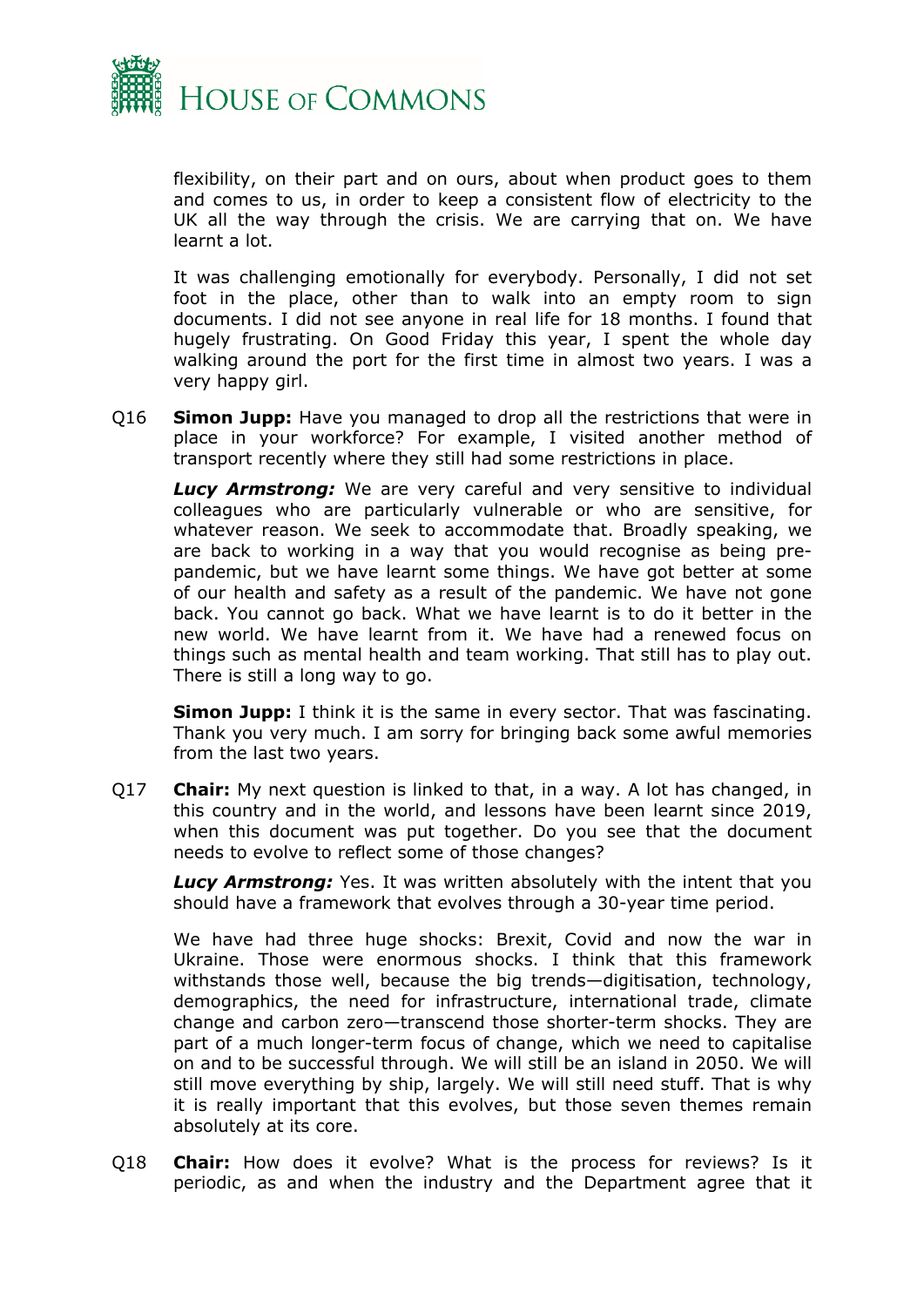

should be?

*Lucy Armstrong:* I am delighted that your Committee is looking at it. I see that as an important part of the review process, to nudge whoever is in government to look at this periodically. It says in the report that the idea was that it would be reviewed on a five-yearly basis in any event. Not just the Transport Select Committee, but other Select Committees should be thinking about this. I hope that the fact that you have those three Bills in the Queen's Speech will prompt the DCMS or the Department for International Trade to say, "How does what we are doing fit with Maritime 2050, and vice versa?" We need both.

Q19 **Chair:** To come back to one of the other points that you made, about infrastructure, a lot of the Department for Transport's infrastructure aims key nicely into ports: road investment strategy 2, which we are in now, and road investment strategy 3, which we are moving into, and the expansion of railways. Do you feel that ports are getting a good hearing in the prioritisation for some of those projects because of policies like Maritime 2050, or is it still too disparate between maritime, rail, road and so on?

*Lucy Armstrong:* As somebody who tries to help run organisations, I have to say that sometimes it is very difficult to deal with the governmental silos. We try to navigate through, around and under them. Maritime 2050 provides everybody—Government and the private sector with a holistic framework that allows the individual decision making to be balanced. Earlier, Grahame mentioned the Testo's roundabout. He and I will have sat in traffic jams because of it, but the benefit to our region and to Nissan in the long term outpaces that. It is about helping the citizen to understand how you make those decisions. Infrastructure decisions need to be about long-term, sustainable viability for the UK as a whole, or the region, not just short-term inconvenience for individuals.

Q20 **Chair:** This is the last question from me. We will be discussing freeports with the next panel. Unless I have got this wrong—in which case, my apologies—and you sit under an umbrella I cannot see the port of Tyne under, you do not appear to be a freeport. Was that a conscious decision? Did you apply? What will be the negatives of your not being a freeport versus being a freeport?

*Lucy Armstrong:* We applied to be a freeport, and we were not allocated a freeport. There are about 3,500 freeports in the world. Until 2012, the UK had quite a few. Then there was a change in policy. The key thing is that within the framework of Maritime 2050 freeports are a policy initiative to help to move us towards being a pre-eminent maritime nation. They are really about trying to encourage investment to come to a particular place, or, if you were to have a digital freeport, to create a digital channel whereby goods flow to and fro, which encourages people to participate and encourages economic growth.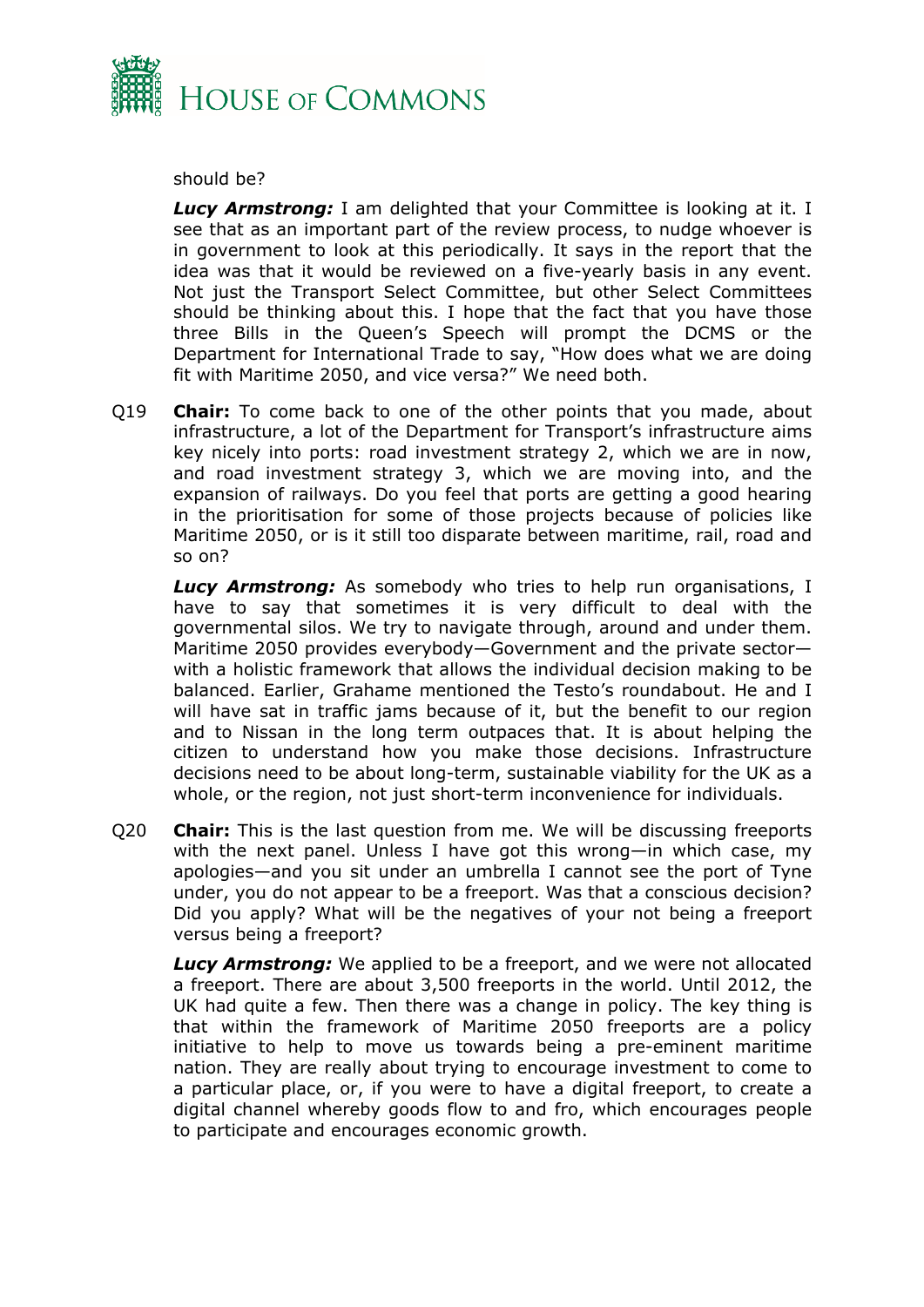

From the port of Tyne's perspective, of course we were disappointed not to get one, but I see it as one way in which we can grow successfully as an organisation, not the only way. The key thing is that we should not assume that freeports are the only way in which the maritime industry will grow. A freeport does not make much difference to a shipbroker, a shipping banker or a big infrastructure investor such as Drax. Again, you have to be much more holistic, rather than thinking that you have a silver bullet in one policy idea with only half a dozen or so examples.

Q21 **Chair:** I notice that the Teesside port cluster is a freeport. Are you concerned that it will have a competitive advantage over you, or do you not see it making a difference?

*Lucy Armstrong:* Absolutely not, given the scale of the offshore wind opportunity and the stated ambitions of our current Government. There are three deep-water ports, effectively, on the east coast in the north: the Tees, the Tyne and Aberdeen. We could have six or seven deep-water ports, and we would still be busy building offshore wind farms for a long time to come. I have signed a 60-year contract to build the Dogger Bank wind farm. I will be dead by the time that is completed. We have plenty of scope.

The real prize for the United Kingdom in offshore wind is not to worry about whether Tees or Tyne has got it, but to make sure that the UK gets it ahead of Norway or Holland, and to grow. We must throw resources at growing it in order to achieve carbon zero, environmental improvement, competitive advantage, infrastructure and really interesting jobs for people—all the things that you have on your list. It needs to be secure, it will be digital and it will deploy new technology, which is another sector that will then be advantaged.

Q22 **Chair:** I said that that was the last question, but you have now prompted another one. Are you confident that you can deliver all the trade that we need, as well as the wind farms that will be so prosperous for you?

**Lucy Armstrong:** I am. No doubt some of my ports colleagues will confirm that. Yes, absolutely.

One of the things around levelling up that is a real opportunity for the UK is to start thinking much more about shifting where trade comes into or leaves the UK—the obsession with the south-east and Felixstowe, for example, for containers. Aberdeen and Tyne could serve the central belt of Scotland—9 million people. Liverpool, Humber and the Tees could serve the central belt across the M62—10 million or 15 million people.

At the moment, those millions of people are served largely by the southeast. Levelling up is about moving that to the deep-water ports in the north, the west and the east. Then you get levelling up. You do not lose any jobs. You do not lose value. You just shift where things come in and out of the UK and create a different balance in your economy—frankly, a more secure one.